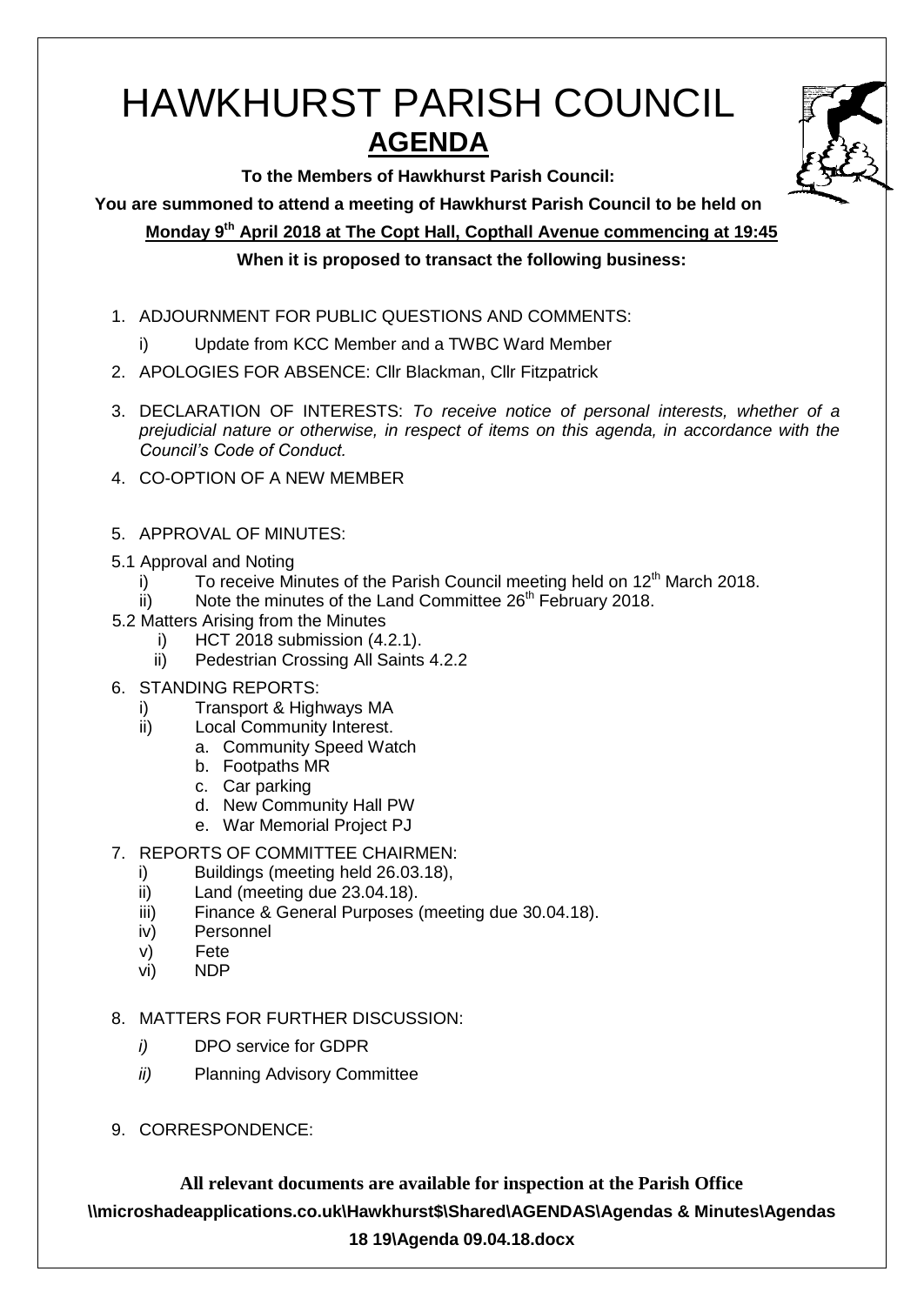11. PLANNING:

12. BURIAL & MEMORIAL:

13. NOTES & INFORMATION:

14. CONFIDENTIAL: i) None

*Pursuant to section 1 (2) of the Public Bodies (Admission to Meetings) Act 1960 it is resolved that, because of the confidential nature of the business to be transacted, the public and the press leave the meeting during consideration of the following items:*

15. CLOSURE:

Nicole Godwin, Clerk to the Parish Council

Agenda Item 9: Correspondence

| Date<br>Received | From                  | Subject                          |
|------------------|-----------------------|----------------------------------|
| 14.03.18         | Elan City             | Radar speed signs offer          |
| 18.03.18         | A resident            | CC of complaint to Karen Fossett |
| 26.03.18         | <b>Cllr Spanswick</b> | Letter of resignation            |

#### Agenda Item 10: Finance.

INCOME AND EXPENDITURE MARCH 2018

| Accounts for payment                                         | £ | 4,421.63  |
|--------------------------------------------------------------|---|-----------|
| Payment received                                             | £ | 9,016.27  |
| <b>Net Expenditure</b>                                       | £ | 4,594.64  |
| <b>Cambridge &amp; Counties</b><br><b>Cambridge Building</b> | £ | 76,141.95 |
| Society                                                      | £ | 75,088.42 |
| <b>Lloyds Current</b>                                        | £ | 9,910.37  |
| <b>Lloyds Access Reserve</b>                                 | £ | 58,604.14 |
| <b>Petty Cash</b>                                            | £ | 13.41     |

10.1 Agreement to pay payments schedule.

10.2 Account reconciliation and petty cash check.

Agenda Item 10: Planning

11.1 Planning & Highways Information:

| Ref. No.    | Proposal                                           | Location                                | Comments                   |
|-------------|----------------------------------------------------|-----------------------------------------|----------------------------|
| TWBC        | Consultation to create<br>new conservation<br>area | Madeira Park and<br><b>Warwick Park</b> | Ends Monday 23 April 2018  |
| <b>TWBC</b> | 'Make' HNDP                                        | Hawkhurst                               | Full Council vote 26.03.18 |

**All relevant documents are available for inspection at the Parish Office \\microshadeapplications.co.uk\Hawkhurst\$\Shared\AGENDAS\Agendas & Minutes\Agendas 18 19\Agenda 09.04.18.docx**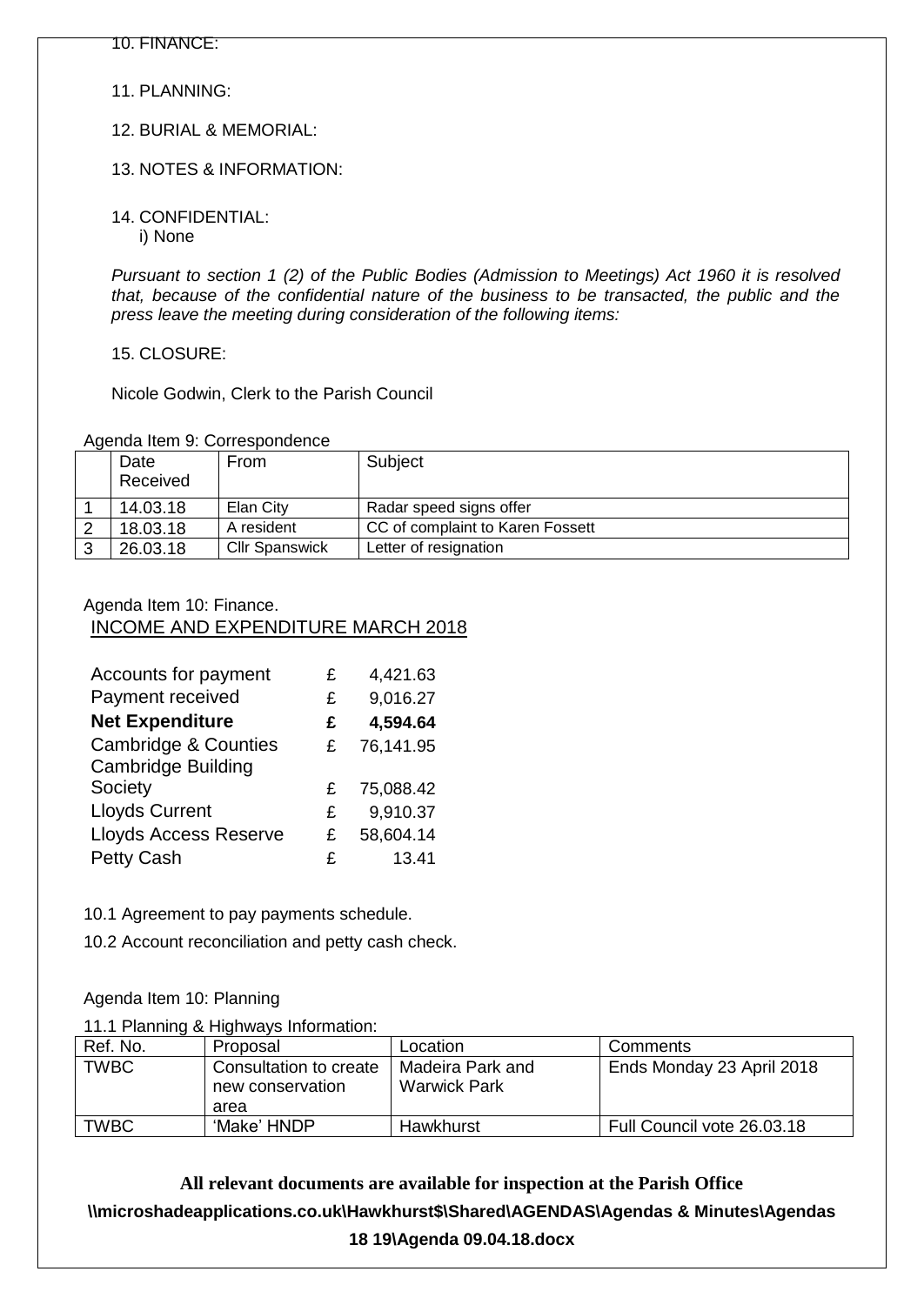| <b>TWBC</b><br>Investigation | <b>Permission required</b><br>for advertising<br>hoardings | The Grove, Rye Road |  |
|------------------------------|------------------------------------------------------------|---------------------|--|
| <b>TWBC</b>                  | HGV routing for Cold                                       | Ditchells Farm,     |  |
| Planning                     | Store                                                      | Delmonden Lane      |  |
| Compliance                   |                                                            |                     |  |

#### 11.2 Planning TWBC Approved:

| Ref           | Proposal                                                                                             | Location                                           | Comments/Valid |
|---------------|------------------------------------------------------------------------------------------------------|----------------------------------------------------|----------------|
| 18/00066/FULL | Retrospective timber structure                                                                       | Merrymead, Water Lane                              |                |
| 18/00184/FULL | Variation of Condition 2 and 7 of<br>TW/13/02884/FULL for<br>relocation of rainwater harvest<br>tank | Santers Yard, Gills Green<br>Farm, Wellington Road |                |
| 18/00210/FULL | Single storey front extension                                                                        | 8 Barretts Road                                    |                |
| 18/00410/TCA  | Trees in a conservation area,<br>reduce to boundary overhanging<br>neighbour at rear                 | Waitrose, Rye Road                                 |                |
| 18/00180/FULL | Installation of flue for wood<br>burning stove                                                       | Gun Green Oast, Water<br>Lane                      |                |
| 18/00201/FULL | Single storey side extension,<br>new rear window, new retaining<br>wall                              | 2 East Heath Cottages,<br><b>Stream Lane</b>       |                |
| 18/00373/FULL | Replacement dwelling                                                                                 | Green Lawns, Stream<br>Lane                        |                |

# 11.3 Planning TWBC Refused:

| Ref.<br>NO. | Dranacal<br>vusal | ∟ocatıon | Comments/Valid |
|-------------|-------------------|----------|----------------|
|             |                   |          |                |

# 11.4 Planning Applications received:

## [TWBC Planning Portal](http://www.tunbridgewells.gov.uk/residents/planning/planning-application-search)

| mb<br>er | $Nu$ Applicat<br>ion No | <b>Proposal</b>                                                                                                                                                 | <b>Location</b>                                                             | <b>Comments</b> |
|----------|-------------------------|-----------------------------------------------------------------------------------------------------------------------------------------------------------------|-----------------------------------------------------------------------------|-----------------|
| 1        | 18/0060<br>7/FULL       | Loft Conversion including rear and front<br>dormer windows; work to entrance porch<br>and to side elevation                                                     | 9 Mercers                                                                   |                 |
|          | 2 18/0071<br>1/FULL     | Demolition of existing extension and<br>erection of 2 storey side/rear extension,<br>erection of porch, installation of rooflights<br>and replacement windows   | 4 Whitelimes Cottages,<br>Park lane                                         |                 |
|          | 18                      | 3 KCC/TW Change of use from woodland to form<br>/0042/20 extension to Water Treatment Works to be<br>occupied by a vehicle turning head.                        | <b>Hawkhurst North</b><br>Wastewater Treatment<br>Works, Heartenoak<br>Road |                 |
|          | 4 18/0084<br>1/FULL     | Change of use from ancillary annexe to<br>independent residential dwelling                                                                                      | Yew Tree Oast, Slip<br>Mill Lane                                            |                 |
|          | 5 18/0070<br>2/LBC      | Listed Building Consent for proposed<br>internal alterations to create en-suite,<br>wardrobe and roof light.                                                    | Clayhill, Rye Road                                                          |                 |
|          | 6 18/0064<br>7/FULL     | Replacement of external cladding to physio<br>building and alterations to refuse area<br>including tarmacing and erection of a wall,<br>fence and double gates. | <b>Hawkhurst Cottage</b><br>Hospital                                        |                 |
|          | 7 18/0059<br>3/FULL     | Dormer on rear facing roof slope and Velux<br>roof light on front elevation roof slope                                                                          | 1 Ford Villas, Highgate<br>Hill                                             |                 |

**All relevant documents are available for inspection at the Parish Office**

**\\microshadeapplications.co.uk\Hawkhurst\$\Shared\AGENDAS\Agendas & Minutes\Agendas** 

## **18 19\Agenda 09.04.18.docx**